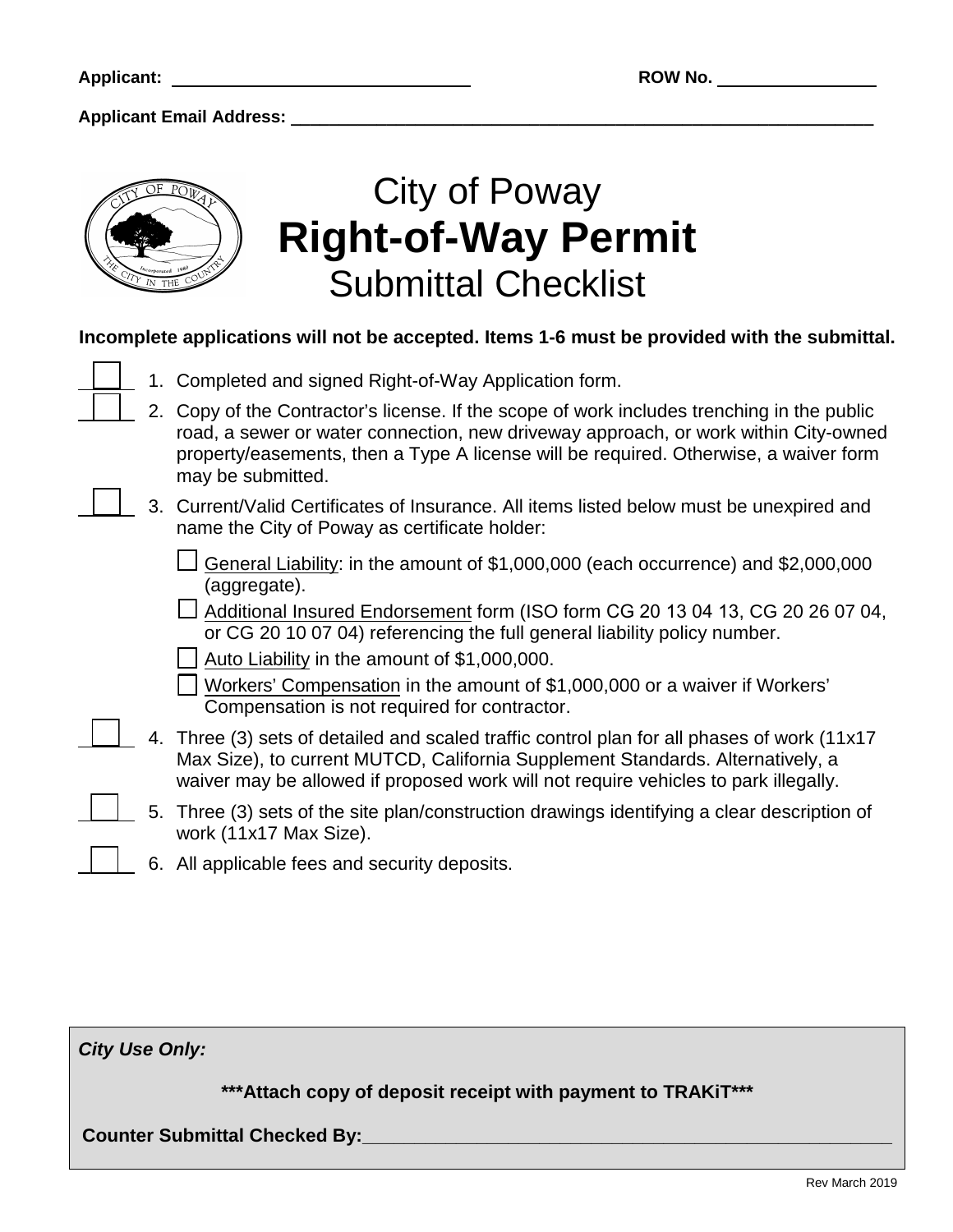

## $City of Poway$

Right-of-Way Permit

| NUW IVU.                             |  |
|--------------------------------------|--|
| Private Development □ City Project □ |  |
| Associated Project No.               |  |
| Contact Person _                     |  |
| Address _                            |  |
|                                      |  |

Phone No.

1. APPLICANT, ,

hereby requests permission to work in the following streets or other public easements (provide owner, address and property description):

2. TO INSTALL (provide type of installation and approximate dimensions, length, width, and depth):

| 3. Contractor | License No. | $\tau$ ype |
|---------------|-------------|------------|
| Subcontractor | License No. | $\tau$ ype |
| Address       |             |            |

Applicant must submit all the items noted on the Right-of-Way Submittal Checklist with the application.

#### **NOTE: The application will not be accepted unless the required items indicated on the Checklist are provided. At the City's discretion a waiver for a part of the requirements of items 2 and 5 will be granted with the submittal of a waiver request.**

Hours of work **EXECUTE:** (8:30 a.m. to 3:30 p.m. unless otherwise specified). Contractor must call Underground Service Alert at 811 to have utilities marked out before the pre-construction meeting. After the Permit is approved, the City Inspector will contact the contractor and set up a time for a pre-construction meeting. The City Inspector must have a minimum of two (2) working days notification prior to the scheduling of a pre-construction meeting and construction. The location of all utility cabinets or structures are subject to review, and may require that an MDRA be processed through the Planning Division of the Development Services Department.

In consideration of the granting of this application, the Permittee agrees to and by this instrument does hold the City of Poway, its elected and appointed officials, officers, and employees harmless from any liability for claims for work done and material furnished upon the property, or any improvements made on the property covered by this permit. Permittee further agrees to hold and save harmless from any claim, cause of action, liability or responsibility for any accident, loss or damage to persons or property caused by the negligence of the Permittee, secured by the submitted certificate of insurance, arising out of the work undertaken pursuant to this Permit, or any other permits that may be granted pursuant thereto. **I, the applicant, have read and understand this application and will abide by its rules and regulations.**

| Applicant's Signature<br><u> 1989 - Jan James James Barnett, fransk politik (d. 1989)</u> | Date | <u> 1980 - Jan Stein, amerikansk politiker (d. 1980)</u> |    |  |   |                                 |  |  |  |  |
|-------------------------------------------------------------------------------------------|------|----------------------------------------------------------|----|--|---|---------------------------------|--|--|--|--|
| <b>CITY USE ONLY:</b>                                                                     |      |                                                          |    |  |   |                                 |  |  |  |  |
|                                                                                           |      |                                                          |    |  | □ | Insurance Ok                    |  |  |  |  |
| PERMIT VALID UNTIL _______                                                                |      |                                                          |    |  |   | Phone # _______________________ |  |  |  |  |
| APPROVED EXTENSION DATE                                                                   |      |                                                          | B٧ |  |   |                                 |  |  |  |  |